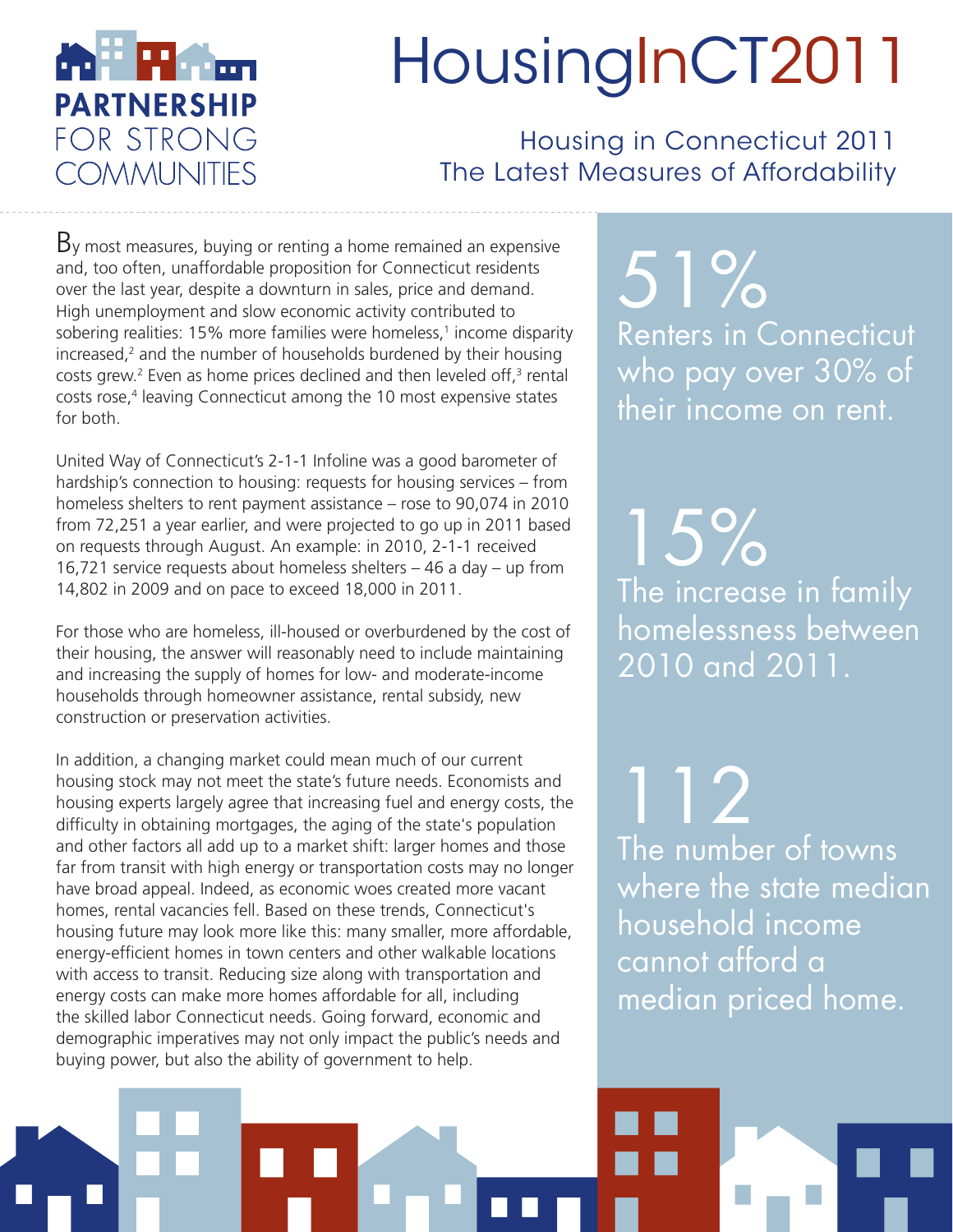## ■ Owning A Home: Fewer Sales, Lower Prices, Less Activity, Still Expensive

Connecticut remains one of the costliest states to buy or rent a home, a barrier to formation of a strong labor pool, job creation and economic growth. The recession and anemic economy continued a housing slump in 2010 that saw home sales slump to 24,270 in 2010 from 37,922 in 2006, the high point of the state's recent housing boom.<sup>3</sup> During that period, the median sales price dropped to \$250,000 from \$276,000 in 2006.<sup>3</sup> Connecticut remained among the states producing the lowest number of new homes, with building permits totaling 3,932 in 2010, 47th per capita in the nation, down from 46th in 2009.<sup>2</sup>

## Affording a Home in Connecticut in 2010

*Connecticut's 2010 median household income could not qualify to purchase a home in 112 of the state's 169 cities and towns. The town median income was too low to qualify for the typical home mortgage loan in 96 of the state's towns in 2010.*



Source: The Warren Group, CERC DataFinder Applied Geographic Solutions

Despite the economic downturn and the falloff in the housing market, there remains a gap between the growth of personal income – the ability to purchase a home – and the increase in the median sales price of a Connecticut home. Since 2000, personal income in the state has grown 43.4%,5 but the median sales price – despite a steep decline since 2007 – has grown 49.1% over the decade.<sup>3</sup> As a result, the state remained uncompetitive in the cost of owning or renting a home when compared to states with which Connecticut competes for skilled labor, jobs and business investment.

This is bolstered by data from the Census Bureau's 2010 American Community Survey, which shows the median value of a home in Connecticut at \$288,800, the eighth highest in the nation. Perhaps most important for young families and professionals, the pool of affordable homes to buy stayed small. The Census Bureau reported that only 23% of the homes in the state were valued under \$200,000 in 2010, down from 65% in 2000; 53% were valued under \$300,000 in 2010, down from 83% in 2000.

Meanwhile, the Department of Economic and Community Development reported that the statewide total of affordable units – those whose costs were held down by government financing, mortgages or deed restrictions – rose to 155,050 in 2010 from 151,438 in 2009, primarily due to more effective use of government rental assistance. But that news was largely offset:

- DECD's Affordable Housing Appeals List indicated that at least 10% of the housing stock was affordable in only 31 of the state's 169 cities and towns.
- The Partnership for Strong Communities' "Affordability in Connecticut, 2010" study showed that the median household income in 96 towns could not qualify for a mortgage to buy the median sales price homes in those towns, up from 86 towns in 2010. The statewide median household income could not qualify for a mortgage to buy the median sales price home in 112 of Connecticut's 169 cities and towns in 2010, unchanged from 2009.
- The National Low Income Housing Coalition found that, based on the number of renters making 50% of median income or less, the state was short 147,911 affordable and available rental units.

Perhaps due to income declines, high home prices and more stringent mortgage underwriting standards, Connecticut's population continued a four-year move toward renting rather than ownership, consistent with national trends. In 2010, 32.0% of state residents rented, up from 30.0% in 2007.<sup>2</sup> Nationally, renters made up 34.6% of households in 2010, up from 32.8% in 2007.<sup>2</sup> Meanwhile, the number of vacant homes rose to 9% in 2010 from 8.3% in 2007.<sup>2</sup>

# Foreclosures: Consistent With U.S. Slowdown But Prognosis Bleak

Connecticut, like the rest of the nation, experienced a slower pace of foreclosures in 2010 and 2011 due to the moratoriums established by banks in response to the "Robo-signing" scandals of 2010. As a result, foreclosure deeds filed in the first half of 2011 totaled 1,211, on pace for less than half of the 6,582 total of 2010.<sup>6</sup> Similarly, lis pendens claims – notice of pending claims against a property, indicating it may be headed toward foreclosure – fell to 21,980 in 2010 from 24,544 in 2009 and numbered just 6,406 filings for the first two quarters of 2011.<sup>7</sup>

The second half of 2011 saw the pace of foreclosures accelerate nationally, raising the specter of new downward price pressures and greater demand for rental housing and other affordable alternatives in many communities of Connecticut.

## Rental Housing: Demand Drives Up Prices, Cost Burden

Housing availability and prices are strictly a function of supply and demand. Upward pressure on rental prices in Connecticut is driven by the increasing inclination of residents to rent rather

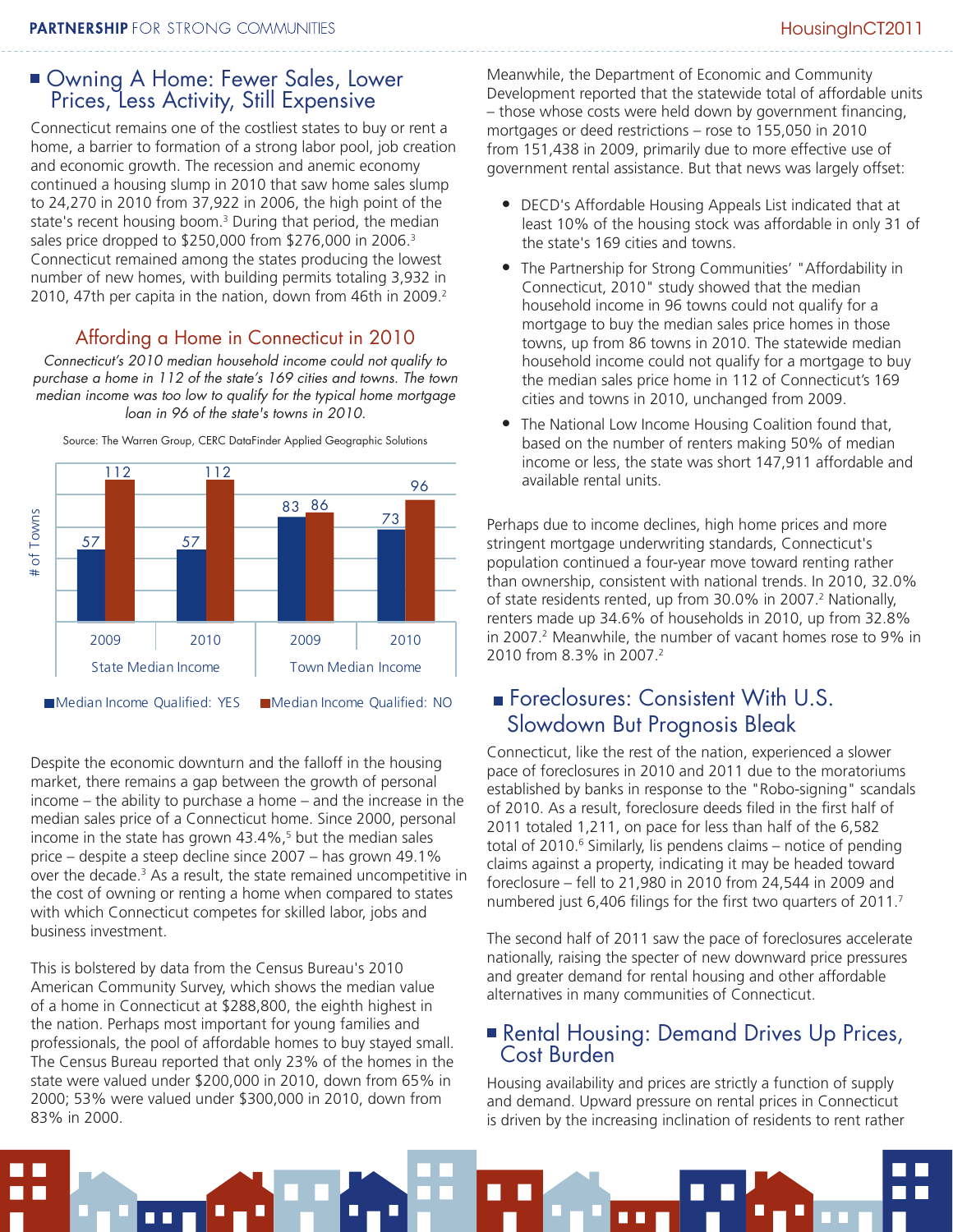#### Percent of Income That CT Renters & Owners Paid Towards Housing Costs in 2010

Source: American Community Survey 2010 1-Year Estimates



*50% of renters and 35% of owners in Connecticut spent more than 30% of their income on housing costs. These households have less money for other necessities, like food, clothing and healthcare.* 

than own. At the same time, falling median incomes left all households and, particularly, renting households, with less income to afford housing. Connecticut's median household income fell to \$64,032 in 2010 from \$68,595 in 2008; renting households saw a drop to \$33,556 from \$35,465 during the same period.<sup>2</sup> While income fell, Connecticut's "housing wage" – the wage needed to afford the rent for a typical 2BR apartment – was the 6th highest in the nation.4 The state's housing wage of \$23.37/hour equates to nearly \$49,000 annually,<sup>4</sup> an average wage level that nearly half the state's occupations fail to reach.<sup>7</sup>

While all Connecticut residents found themselves subject to higher housing costs in 2010 – 41% of all households spent more than 30% of their income on housing, up from 40% in 2009 and 25% in 20002 – the burden was heaviest on renters:

- 27% of renting households were severely burdened by their housing costs in 2010: they were spending 50% or more of their income on housing.2
- Those renters earning \$35,000 or less roughly half Connecticut's median income – and spending 30% or more of their income on housing rose to 39% from 33% in 2000, though unchanged from 2009.<sup>2</sup>
- 51% of renters spent 30% or more of their income on housing, up from 49% in 2009 and 36% in 2000.2

#### **Homelessness: Higher With Unemployment** and Economic Stagnation

Homelessness, as measured in January by the Point in Time Count conducted by the Connecticut Coalition to End Homelessness (CCEH), increased by several measures. Homeless shelters

have been filled to capacity for several years so an increase in homelessness will be seen most in homeless residents who must live out of doors. Total homelessness for all categories of individuals and families rose 8% between 2009 and 2011.1 Among other findings of the count, which is conducted by scores of CCEH volunteers to compare a single night of homelessness each year:

- The unsheltered population on the night of the count increased 38% over the last unsheltered count in 2009.<sup>1</sup>
- Chronic homelessness increased 26% among all adults without children since 2009.<sup>1</sup>
- After remaining steady for two years, the number of homeless families rose 15% between 2010 and 2011.<sup>1</sup>

In addition, data from the Homelessness Management Information System (HMIS), administrated by CCEH, indicates continued 100%-of-capacity demand on Connecticut's emergency shelters. HMIS data show that 11,561 persons utilized Connecticut's emergency shelters and 2,380 adults and children stayed in a transitional housing program in 2010.<sup>1</sup>

HMIS also captures assistance provided by Homelessness Prevention and Rapid Re-Housing programs (HPRP). Since their inception in Fall 2009, Connecticut's HPRP programs have been able to serve over 2,200 households with the funding provided by the American Recovery and Reinvestment Act, just a portion of the 12,600 households who requested assistance.<sup>1</sup>



Connecticut's Homeless Population

Source: Connecticut Coalition to End Homelessness, 2011 CT Point In Time Count

#### **Income Disparity: Low-, Moderate-Income** Residents Suffer

Income disparity remained significant in Connecticut in 2010, enhancing the potential for housing costs – like other goods and services – to rise further because of the growing ability of upperincome residents to pay higher prices for homes than low- and moderate-income resident can pay.

Connecticut is second in the nation in income disparity: The top 20% of the state's population enjoys an average income of \$233,617. The bottom 20% lives on an average income of \$13,969. One consequence of this is that we have witnessed distortions in the housing market that fuel the "affordability gap" for many Connecticut residents.